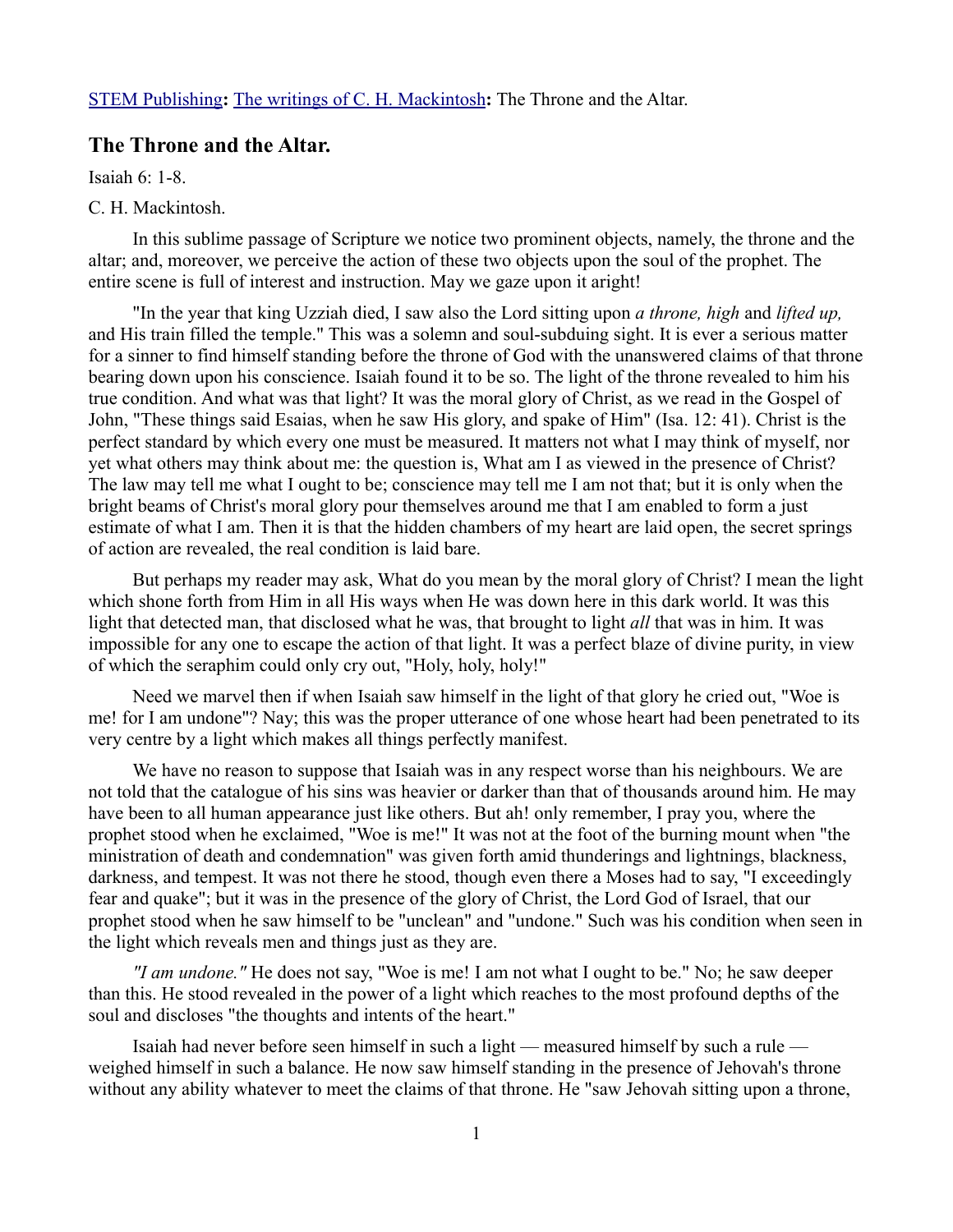high and lifted up." He saw himself a helpless, ruined, guilty sinner at an immeasurable distance from that throne and from the blessed One who sat thereon. He heard the cry of the seraphim, "Holy, holy, holy"; and the only response which he could send back from the depths of a broken heart was, "Unclean, unclean, unclean." He beheld a gulf of guilt and uncleanness separating him from Jehovah which no effort of his could ever bridge.

Thus it was with him in that solemn moment when he gave forth that cry of a truly convicted soul, "Woe is me!" He was wholly engrossed with one thought, namely, *his own utter ruin.* He felt himself *a lost man*. He thought not of comparing himself with others, nor of seeking out some fellowsinner worse than he. Ah, no! a divinely-convicted soul never thinks of such things. There is one grand, all-pervading idea, and that idea is embodied in the words, "I am undone."

And be it carefully noted that the prophet when under the convicting light of the throne is not occupied with what he had done or left undone. The question before his soul was not as to the evil he had done or the good he had left undone. No; it was something far deeper than this. In a word, he was occupied not with his *acts* but with his *condition.* He says, "I *am"* what? Defective in many things? Far behind in my duty? Deplorably short of what I ought to be? No. These and such-like confessions could never embody the experience of a heart on which the bright beams of Jehovah's throne had fallen in convicting power.

True it is "we have done that which we ought not to have done, and left undone that which we ought to have done." But all this is merely the fruit of a nature which is radically corrupt, and when divine light breaks in upon us it will always lead us to the *root.* It will not merely conduct us from leaf to leaf or from branch to branch, but passing down along the trunk it will lay bare the hidden roots of that nature which we inherit by birth from our first parents, and cause us to see that the whole thing is irremediably ruined. Then it is we are constrained to cry out, "Woe is me!" Not because my *conduct* has been defective, but my nature is undone.

Thus it was that Isaiah stood before Jehovah's throne. And oh, what place for a sinner to stand in! There are no excuses there — no palliating circumstances there — no qualifying clauses there — no blaming of men or things there. There is but one object seen there — seen in its guilt, its wretchedness and its ruin, and that object is *self,* and as to that object the tale is easily told. It is all summed up in that most solemn, weighty, suggestive word, *"undone."* Yes; self is undone. That is all that can be said about it. Do what you will with it, and you cannot make it out to be aught but a hopeless, undone thing; and the more speedily and thoroughly this is understood the better.

Many take a long time to learn this foundation truth. They have not, as it were, stood in the full blaze of the throne, and as a consequence they have not been led to cry out with sufficient depth, emphasis or intensity, "I am undone!" It is the glory that shines from the throne which evokes the cry from the very depths of the soul.

All who have ever stood before that throne have given utterance to the same confession, and it will ever be found that just in proportion to our experience of the *light* of the *throne will* be our experience of the *grace* of the *altar.* The two things invariably go together. In this day of *grace* the throne and the altar are connected. In the day of *judgement* "the great white throne" will be seen without any altar. There will be no grace then. The *ruin* will then be seen without the *remedy,* and as for the *result,* it will be eternal perdition. Awful reality! O beware of having to meet the light of the throne without the provision of the altar!

This conducts us, naturally, to the second object in the interesting scene before us, namely, *the altar.* The very moment Isaiah gave utterance to the deep conviction of what he was, he was introduced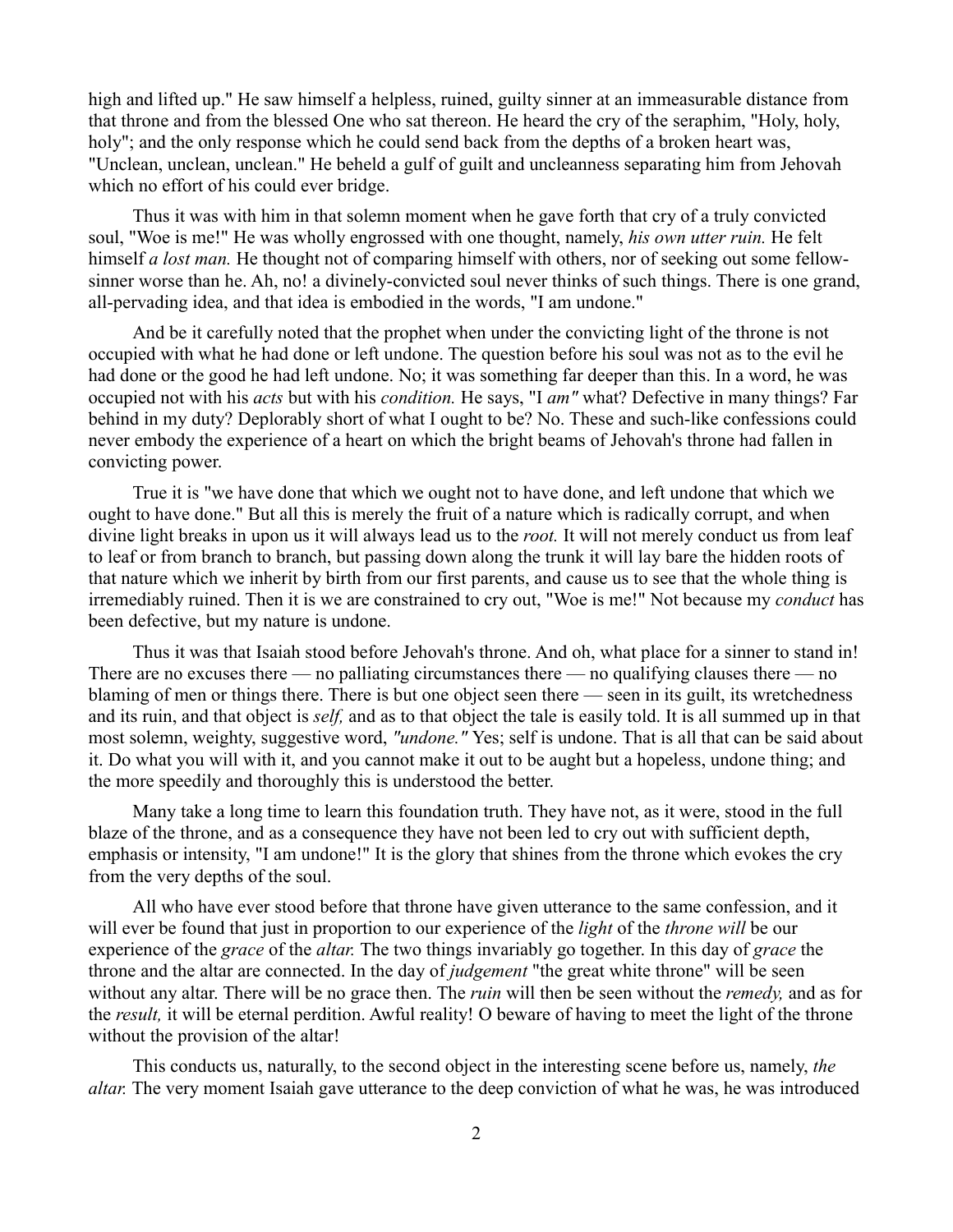to the divine provisions of God's altar. "Then flew one of the seraphim unto me, having a live coal in his hand, which he had taken with the tongs from off the altar: and he laid it upon my mouth, and said, Lo, this hath touched thy lips; and thine iniquity is taken away, and thy sin purged."

Here, then, we have the rich provisions of Jehovah's altar, which, be it well remembered, is seen in immediate connection with Jehovah's throne. The two things are intimately connected in the history and experience of every convicted and converted soul. The guilt which the throne detects, the altar removes. If in the light of the throne one object is seen, namely, ruined, guilty, undone self; then, in the light of the altar, one object is seen, namely, a full, precious all-sufficient Christ. The remedy reaches to the full extent of the ruin, and the same light that reveals the one reveals the other likewise. This gives settled repose to the conscience.

God Himself has provided a remedy for all the ruin which the light of His throne has revealed. "This *hath touched* thy lips; and thine iniquity is taken away, and thy sin purged." Isaiah was brought into personal contact with the sacrifice, and the immediate result was the perfect removal of *all* his iniquity — the perfect purgation of *all* his sin.

Not a single spot remained. He could now stand in the light of that throne which had just detected and exposed his uncleanness and know assuredly by that self-same light that not a speck of uncleanness remained. The very same light which manifested his sin, made manifest also the purging efficacy of the blood.

Such, then, is the precious and beautiful connection between the throne and the altar  $\frac{a}{2}$ connection which may be easily traced through the inspired volume from Genesis to Revelation, and through the history of God's redeemed from Adam down to the present moment. All who have been really brought to Jesus have experienced the convicting light of the throne and the peace-giving virtues of the altar. All have been made to feel their ruin and cry out, "I am undone!" and all have been brought into personal contact with the sacrifice, and had their sin purged.

God's work is perfect. He convicts perfectly, and He purges perfectly. There is nothing superficial when He carries on His mighty work. The arrow of conviction penetrates to the very centre of the soul, only to be followed by the divine application of that blood which leaves not a stain upon the conscience; and the more deeply we are penetrated by the arrow, the deeper and more settled is our experience of the power of the blood. It is well to be thoroughly searched at the first — well to let the chambers of the heart be fully thrown open to the convicting action of the throne, for then we are sure to get a bolder grasp of that precious atoning blood that speaks peace to every believing heart.

Let me ask you to pause here for a moment and mark the peculiar *style* of the divine action in the case of the prophet.

We all know how much depends upon the way in which a thing is done. A person may do me a favour, but he may do it in such a style as to do away with all the good of it.

Now in the scene before us we not only see a marvellous favour conferred, but conferred after such a fashion as to let us into the very secrets of the bosom of God. The divine remedy was not only applied to Isaiah's felt ruin, but applied in such a way as to let him know assuredly that the whole heart of God was in the application. "Then flew one of the seraphim unto me." The rapidity of the movement speaks volumes. It tells us distinctly of Heaven's intense desire to tranquillise the convicted conscience, bind up the broken heart and heal the wounded spirit. The energy of divine love gave swiftness to the seraphic messenger as he winged his way down from Jehovah's throne to where a convicted sinner stood confessing himself "undone."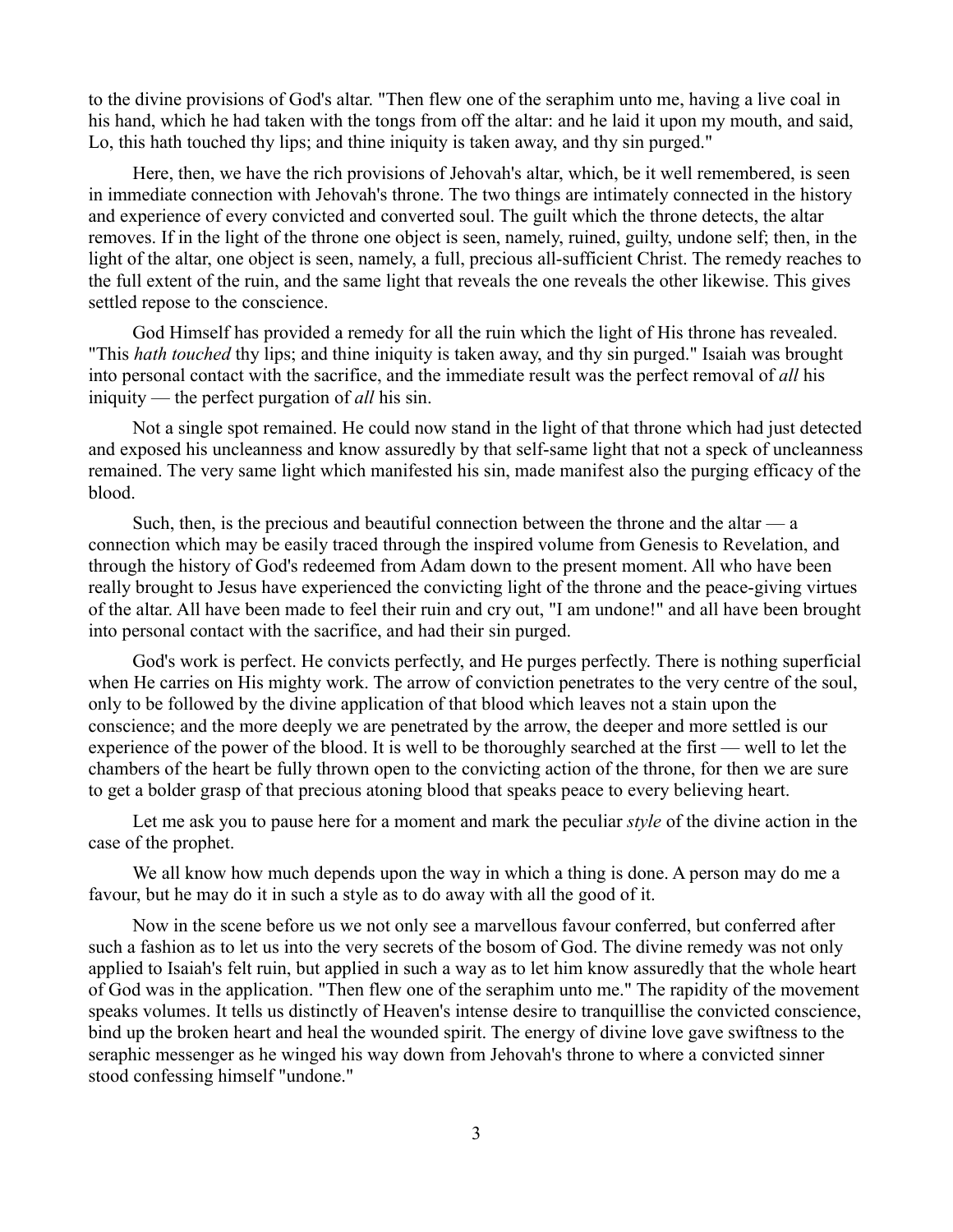What a scene! One of those very seraphim that with veiled face stood above Jehovah's throne crying, "Holy, holy, holy," passes from that throne to the altar, and from the altar away down to the deep depths of a convicted sinner's heart, there to apply the balmy virtues of a divine sacrifice. No sooner had the arrow from the throne wounded the heart than the seraph from the altar "flew" to heal the wound. No sooner had the throne poured forth its flood of living light to reveal to the prophet the blackness of his guilt than a tide of love rolled down upon him from the altar and bore away upon its bosom every trace of that guilt. Such is the style — such the manner of the love of God to sinners! Who would not trust Him?

Beloved reader, whosoever you are, in earnest desire for the welfare of your immortal soul, permit me to ask you if you have experienced the action of the throne and the altar? Have you ever retired from all that false light which the enemy of your precious soul would fling around you in order to prevent your getting a true insight into your total ruin? Have you ever stood where Isaiah found himself when he cried out, "Woe is me! for I am undone"? Have you ever been brought to own from your heart, "I have sinned"? (Job 33) If so, it is your privilege to enter this moment into the rich enjoyment of all that Christ has done for you on the cross.

You do not need to see any vision. You do not require to see a throne, an altar, a flying seraph. You have the Word of God to assure you "Christ suffered for sins, the just for the unjust, that He might bring us to God" (1 Peter 3: 18). That same Word also assures you that "all that believe *are* justified from all things" (Acts 13: 39).

And is not this far better than many visions or many seraphim? Isaiah believed that his "iniquity was taken away, and his sin purged," when the angelic messenger told him so. And should you not believe that Jesus died for you when the Word of God tells you so?

But perhaps you say, "How can I know that Jesus died for *me?* I reply, In the way that any one may know it — simply by the Word of God. There is no other way of knowing it. But you still object, "I do not see my name in the Word of God." No; and even though your name were mentioned this would in no wise satisfy you, inasmuch as there might be hundreds bearing your name. But you see your state, your character, your condition. You see your photograph flung, with divine precision, upon the page of inspiration by the action of that light which makes all things manifest.

Do you not own yourself to be a sinner? — a deep-dyed and ruined sinner? If so the death of Christ applies itself as perfectly to you as the "live coal" did to Isaiah when the seraph declared to him, "This hath touched thy lips." The word is, "If any say I have sinned" — What then? He will send him to hell? No; but "he will deliver him." The very moment you take your true place, and cry out, "Undone!" all that Christ has done, and all that He is becomes yours — yours now — yours for ever. You need not make any effort to improve your condition. Do what you will, and you cannot make yourself anything but undone.

A single effort at improvement is but the evidence that you know not yet how bad, how *incurably* bad you are. You are "undone," and, as such, you have to stand still and see the salvation of God — a salvation the foundation of which was wrought out through the cross of Christ — a salvation which the Holy Ghost reveals on the authority of that Word which is settled for ever in Heaven, and which God "has exalted according to all His name." May the blessed Spirit lead you *now* to put your trust in the name of Jesus, that so, ere you lay down this page, you may know that your "iniquity *is* taken away, and your sin purged"! Then you will be able to follow me while, in a few closing words, I seek to unfold the practical result of all that has been engaging our attention.

We have seen the complete *ruin* of the sinner; we have seen the complete *remedy* in Christ; let us